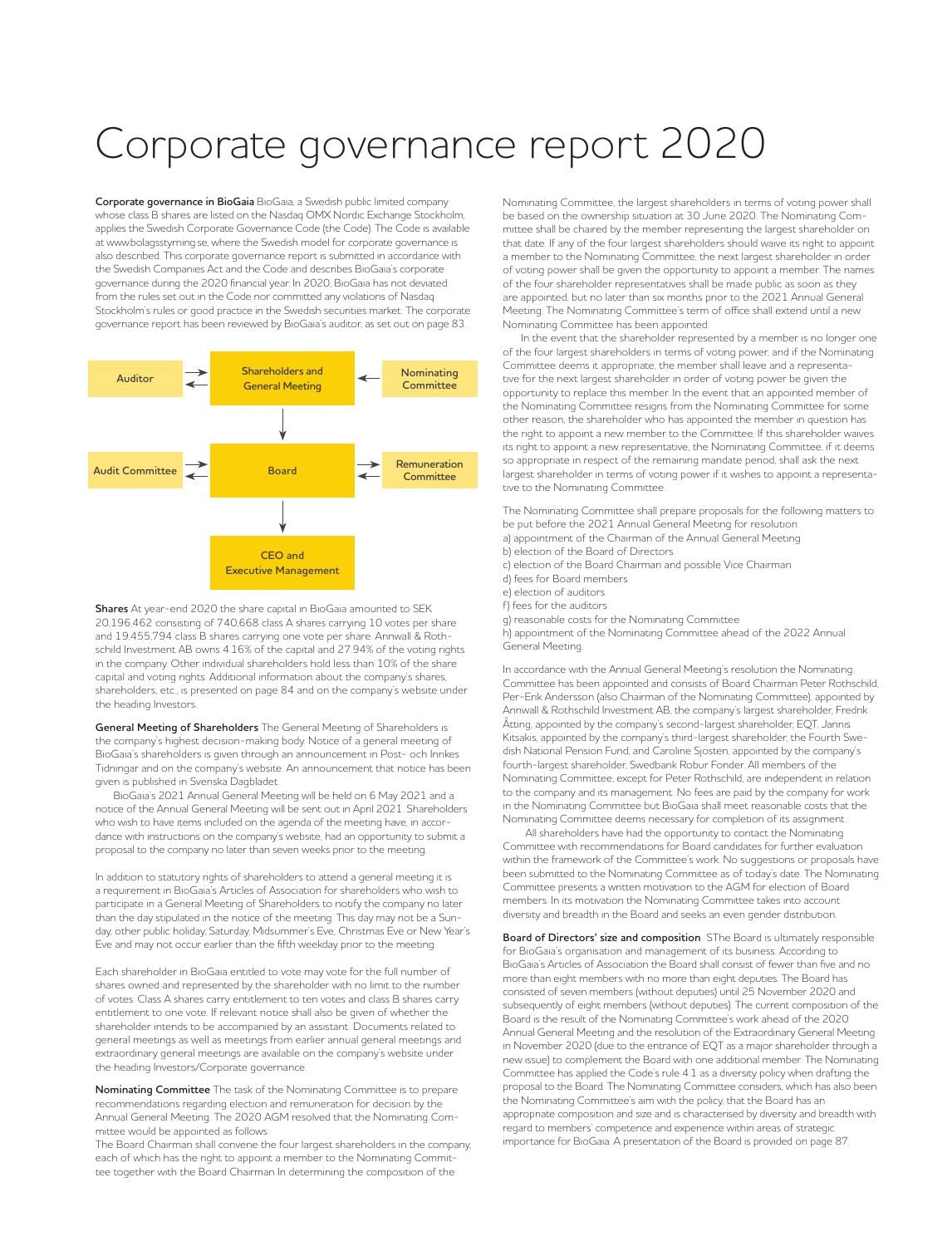**Board independence** According to the Code, a majority of the Board shall be independent of the company and its executive management. At least two of the independent members shall also be independent in relation to the company's major shareholders. The composition of the Board meets the requirements in the Code related to board members' independence.

**The work of the Board** According to the Board's rules of procedure, the Board shall hold at least five Board meetings during the year, in addition to the statutory meeting. BioGaia has appointed an external lawyer to serve as Secretary at Board meetings. The CEO is not a member of the Board but, together with the company's CFO and Legal Counsel, is co-opted to attend all Board meetings. Other executives in the company take part in Board meetings in order to present reports. Every Board meeting has included an item on the agenda where the Board has had an opportunity for discussion without representatives of executive management being present.

The Board held 15 meetings in 2020. For information about attendance at these meetings, see the table below. Ahead of Board meetings, members have received an agreed agenda for the meeting together with written material regarding issues to be handled at the meeting. A key part of the work of the Board is the financial reports that are presented, including the six-month report, interim management statements and year-end report. In addition, during the year the Board has dealt with matters relating to the new issue carried out in autumn 2020, expansion issues, major investments and strategic issues.

The Board has adopted rules of procedure for its work as well as CEO instructions which describe the division of work between the Board and the CEO. The Board has also adopted a number of instructions and policies for conducting operations, for example authorisation instructions, a Code of Conduct, Finance Policy, Communication Policy, Insider Trading Policy, Anti-Bribery and Anti-Corruption Policy, Data Protection Policy, Diversity and Work Environment Policy.

**Evaluation of the Board** Within BioGaia's Board there are routines for an annual evaluation of the work of Board members. The evaluation provides a basis for an action plan for improvements as well as for the work of the Nominating Committee with the composition of the Board. With regard to 2020, an extensive evaluation of the work of the Board was carried out including interviews with each member. The purpose of the evaluation is to gain an idea of the opinions of Board members on how the work of the Board is conducted and what measures might be taken to streamline the work of the Board. The intention is also to find out what type of issues the Board considers should be given more space and in which areas additional competence might be required in the Board. The results of the evaluation have been discussed by the Board and reported to the Nominating Committee.

**Remuneration Committee** The Board has appointed a Remuneration Committee from among its members to prepared recommendations and other terms of employment for the CEO and other senior executives who together make up the Executive Management. The principles for remuneration to senior executives are resolved by the Annual General meeting. The task of the Remuneration Committee is to prepare proposals based on these principles. The Remuneration Committee consists of David Dangoor (chairman), Peter Rothschild and Peter

Elving. The Remuneration Committee held one minuted meeting in 2020 where all members of the committee were present.

**Audit Committee** The Board has appointed an Audit Committee from among its members. The key task of the Audit Committee is to support the Board with quality assurance of the financial reporting. The Audit Committee also prepares matters relating to regulatory compliance. The committee holds regular meetings with the company's auditors and evaluates audit work. The committee discusses significant accounting issues that affect the Group and assists the Nominating Committee in the preparation of proposals for auditors and their remuneration. The chairman of the Audit Committee is responsible for ensuring that the entire Board is kept informed about the work of the committee as well as, when necessary, presenting the Board with matters for decision. The Audit Committee's members comprise Anthon Jahreskog (chairman) and David Dangoor. The Audit Committee held five minuted meetings during 2020. The members of the Audit Committee attended each meeting. The auditors have attended and reported to the meeting that examined the interim report for the second quarter and in conjunction with the year-end report.

**CEO and Executive Management** The company's chief executive officer (CEO) is appointed by the Board. The CEO is responsible for overseeing the company's business development and for supervising and coordinating its day-to-day operations. The Board has established instructions for the CEO that among other things regulate management and development of the company and the provision of reports and decision data to the Board. The CEO prepares the required information and decision data such as reports on the company's finances, the order situation, significant business matters and strategic issues prior to Board meetings, as well as presenting reports and motivating proposals for decision. According to the CEO Instructions, the CEO shall refer the following matters to the Board for decision: - Investments and similar in amounts in excess of SEK 2 million

- Decisions on the purchase and sale of real property, shares or acquisition of
- another company's operations in excess of SEK 2 million. Decisions on the formation of subsidiaries
- Raising loans.
- 
- Entering agreements with a term of more than seven years.
- Initiating processes of major scope as well as settlement of disputes of material significance.
- Other matters of material financial or other significance.

The CEO prepares requisite information and basis for decisions such as reports relating, among other things, to the company's finances, order situation, significant transactions and strategic issues ahead of Board meetings and makes presentations including motivated proposals for decision. The CEO also keeps the Board Chairman regularly informed about the company's operations. The Board evaluates the work of the CEO annually. No member of Executive Management is present at this evaluation.Executive Management is presented on page 86. Executive Management is headed by the CEO and is responsible for planning supervising and monitoring the company's day-to-day operations. Minuted meetings

### BOARD ATTENDANCE 20201)

| <b>Name</b>                      | Elected<br>$\overline{m}$ | Independent in relation<br>to the company/share-<br>holders | Board meeting Audit<br>attendance | Committee<br>attendance | Remuneration<br>Committee<br>attendance | <b>Board</b> fee | Fee Audit<br>Committee | Fee Remu-<br>neration<br>Committee | Fixed<br>salary |
|----------------------------------|---------------------------|-------------------------------------------------------------|-----------------------------------|-------------------------|-----------------------------------------|------------------|------------------------|------------------------------------|-----------------|
| Peter Rothschild                 | 2018                      | No                                                          | $15$ of $15$                      |                         | $1$ of $1$                              | 650.000          |                        | 20.000                             | 995.000         |
| David Dangoor                    | 2003                      | Yes                                                         | $15$ of $15$                      | $5$ of $5$              | $1$ of $1$                              | 450.000          | 50000                  | 40.000                             |                 |
| Ewa Björling                     | 2015                      | Yes                                                         | 14 of $15$                        |                         |                                         | 250.000          |                        |                                    |                 |
| Peter Elving                     | 2018                      | Yes                                                         | $15$ of $15$                      |                         | 1 of 1                                  | 250,000          |                        | 20.000                             |                 |
| Anthon Jahreskog <sup>5)</sup>   | 2015                      | Yes                                                         | $15$ of $15$                      | $5$ of $5$              |                                         | 250000           | 100.000                |                                    |                 |
| Inger Holmström <sup>2)</sup>    | 2007                      | Yes.                                                        | $5$ of $5$                        |                         |                                         |                  |                        |                                    |                 |
| Brit Stakston <sup>2)</sup>      | 2014                      | Yes                                                         | $3$ of $5$                        |                         |                                         |                  |                        |                                    |                 |
| Vanessa Rothschild <sup>3)</sup> | 2020                      | No                                                          | 10 of 10                          |                         |                                         | 250000           |                        |                                    |                 |
| Maryam Ghahremani <sup>3)</sup>  | 2020                      | Yes                                                         | 9 <sub>of</sub> 10                |                         |                                         | 250000           |                        |                                    |                 |
| Niklas Ringby <sup>496</sup>     | 2020                      | Yes.                                                        | $1$ of $1$                        |                         |                                         |                  |                        |                                    |                 |

1) All members of the Board who have been prevented from participating in a Board meeting have been given the opportunity to present their views to the Chairman prior to the meeting.

2) Resigned from the Board at the Annual General Meeting in May 2020

3) Elected to the Board at the Annual General Meeting in May 2020

4) Elected to the Board at the Extraordinary General Meeting in November 2020

5) Is not independent in relation to shareholder Sebastian Jahreskog, who is not a major shareholder.

6) Is not independent in relation to shareholder EQT who is not a major shareholder.